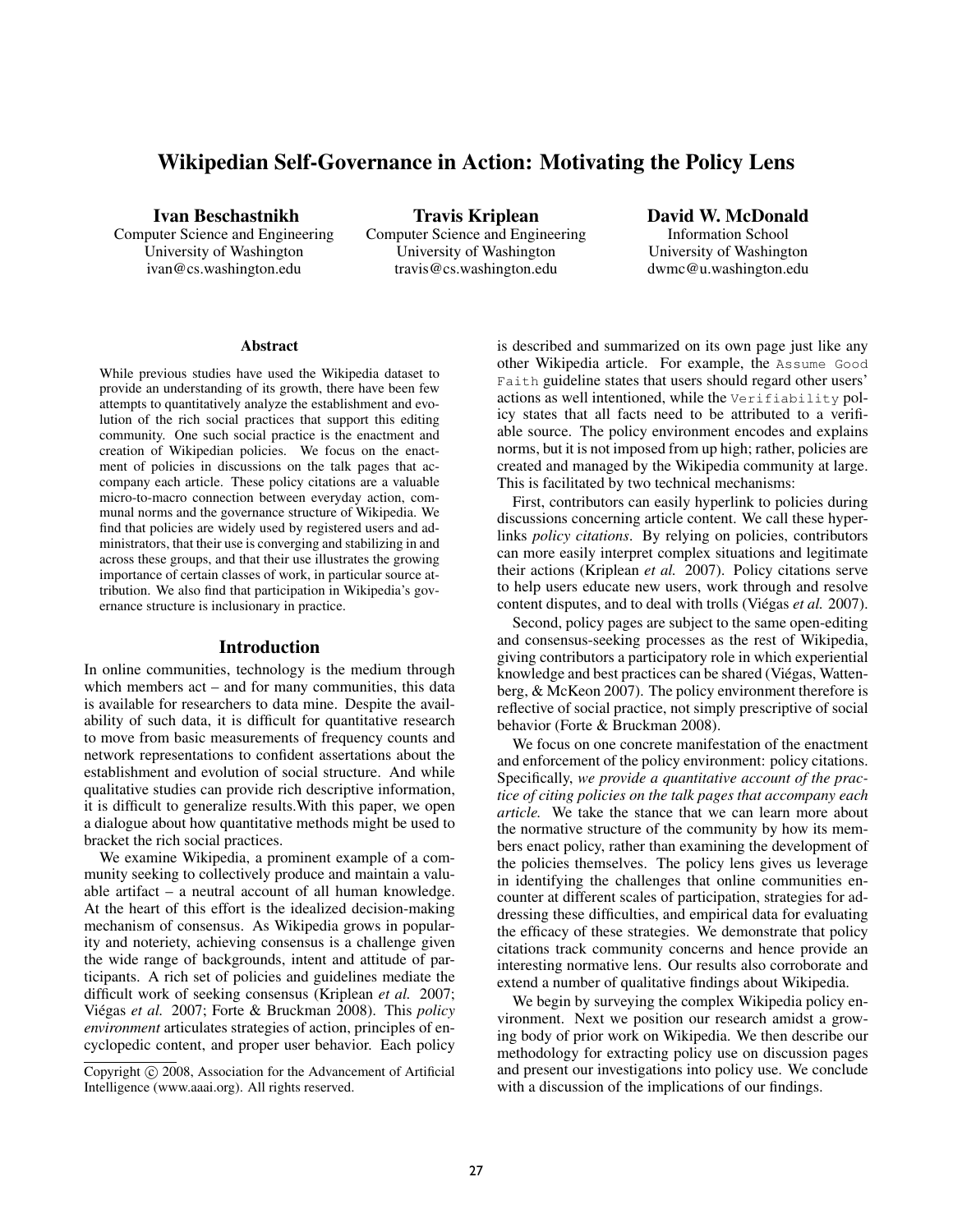# Anatomy of Wikipedia

In this section we describe relevant aspects of Wikipedia, outlining user categories, the article namespaces that comprise Wikipedia, and the policy environment.

Users. Wikipedia provides different levels of technical privileges to classes of users. We distinguish three user classes: *anonymous* users (logged by their IP address), *registered* users (logged by their unique name handle), and *administrators*. Administrators are granted special privileges such as page protection and user blocking. Registered users become administrators after being nominated for adminship by those who recognize significant contributions and adherence to Wikipedian principles. A panel of administrators then reviews each nomination, examining the candidate's history of edits and reading testimonials from the wider community.

Namespaces. Wikipedia pages are divided into namespaces. Namespaces most relevant to our analysis are the *main* namespace containing Wikipedia articles, the *talk* namespace containing talk pages, and the *wikipedia* namespace where policies and other community pages exist. We call pages in the main namespace *articles* and pages in the talk namespace *talk pages*. Other namespaces include *user* (personal pages for registered users) and *user talk* (messages for the user). See Pentzold & Seidenglanz for a more thorough overview. Whenever one views a page, they are looking at a particular *revision* of the page. A *revert* is a type of revision that swaps the current revisions with some prior revision.

Policy environment. The policy environment, established in February 2002 (one year into the project), delimits proper encyclopedic content, defines acceptable behavior, outlines writing style, establishes legitimate reference sources, and describes formal processes for resolving disputes and sanctioning users.<sup>1</sup> Like the rest of Wikipedia, anyone can edit the policy pages. The policy environment is therefore dynamic and evolves as new policies are created, merged, elaborated upon, and clarified. Although the Wikimedia board sometimes impose policy, the policy environment is most accurately conceived of as being reflective of practice (Forte & Bruckman 2008). As of the writing of this paper, the policy environment comprises 38 *official policies* and 189 *guidelines*. Official policies are the most formal and prominent. Guidelines are less official, although violation of a guideline can carry consequences. We generically use the term *policy* when referring to any official policy or guideline.

Policies are often referenced during discussion on the talk pages. Such references help to socialize and discipline new and deviant participants by reinforcing standards of article content and user conduct (Viégas et al. 2007; Kriplean et al. 2007). These references are often made by users in attempts to claim legitimate control of an article in order to move the consensus process forward (or to hijack it) (Kriplean *et al.* 2007). An author can reference policy in two ways: (1) a *policy citation* is made by creating a hyperlink to the relevant policy page in the Wikipedia namespace and (2) a *keyword reference* references the policy in plain text. See Figure 2 for





Figure 1: The wiki software is used to create a tight feedback loop between the policy environment and collaborative practice.

U1: Then cite some of those *reliable, notable sources*. That's all I'm asking.

U2: I don't feel its necessary. If you feel its necessary, you are more than welcome to add them.

U1: **"The obligation to provide a reputable source lies with the editors wishing to include the material, not on those seeking to remove it."**

U2: There is nothing more *reputable* than the actual video of [NAME] herself...If you feel more is needed, the burden is on you to add. Please do not delete well-referenced information.

U1: I see we disagree. I assert you are ignoring **WP:V** and **WP:RS** just as you ignore WP:3RR. I hope we can resolve these differences but I believe the article is...being led further an further away from the values we hold in Wikipedia (primarily **WP:OR**, **WP:NPOV**, and **WP:V**) and your edits are significantly contributing to the problem.

Figure 2: An anonymized excerpt from a dispute about whether a video clip is a valid reference source. A number of policy citations (bolded) and keyword references (italicized) are made. U1 quotes a sentence from the Verifiability policy and hyperlinks to it. U1 later uses shorthand link to policy (Verifiability [WP:V], Reliable Sources [WP:RS], Neutral Point of View [WP:NPOV], No Original Research [WP:OR], and Three-Revert Rule [WP:3RR]).

an example of a content dispute where participants employ policy citations and keyword references.

Affordances of the wiki software (simple hyperlinking and alternate namespaces) have thus been appropriated to structure collaboration by creating a tight feedack loop between the policy environment and community practice ( Figure 1). On one hand, if a policy does not exist or is not well suited to address an issue, members may alter the policy environment itself; on the other, a policy citation brings the policy environment to bear on a specific issue. Enactment of a policy makes that policy visible to other participants, who may also start to enact the policy. If Wikipedians do not actively employ a policy, it ceases to be a structuring feature of the policy environment.

# Related Work

We are starting to understand Wikipedia as a rich social space comprised of many intersecting communities (Kriplean *et al.* 2007; Forte & Bruckman 2008). Different forms of work, such as welcoming new users (Viégas, Wattenberg, & McKeon 2007), discussion and consensus seeking on talk pages (Viégas et al. 2007; Kriplean et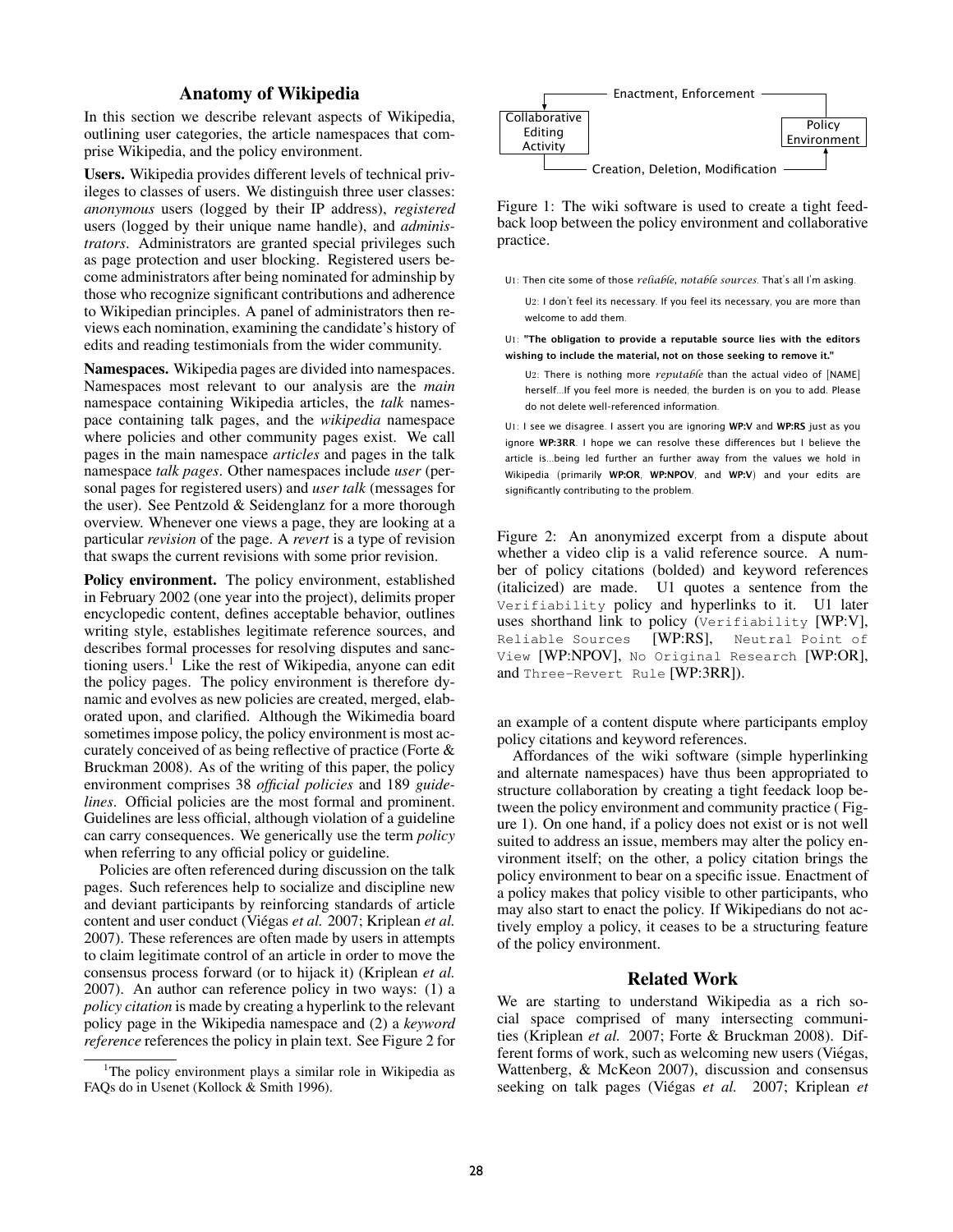*al.* 2007), vandal fighting (Viegas, Wattenberg, & Dave ´ 2004), and administrative tasks, are becoming increasingly important. Elaborate graduated dispute resolution processes mediate conflicts between contributors (Forte & Bruckman 2008). Ritual surrounds the granting of administrative privilege. Idealogical tensions about the purpose and function of Wikipedia abound (*e.g.*"Inclusionists" and "deletionists" clash over whether Wikipedia's goal is to be the sum of human knowledge or a carefully deliminated encyclopedia).

Technical mechanisms enable different social structuring: policy pages and hyperlinking mechanisms allow users to quickly invoke the voice of the community, "watchlists" allow users to keep track of articles they are interested in (Bryant, Forte, & Bruckman 2005), "recent changes" lists and reverting allow contributors to fight vandalism and spam (Buriol *et al.* 2006), administrative capabilities such as blocking users and removing history have furthered social control, and templates allow detailed categorization of the corpus, such as tagging articles with the necessary work to be done (Cosley *et al.* 2007) or summarizing the most relevant information for classes of articles (Wu & Weld 2007). In this section, we summarize quantitative studies about the Wikipedian and Usenet communities and discuss results of relevant qualitative studies. We end by describing recent work detailing governance in Wikipedia and how our work informs this line of research.

Quantitative. Quantitative studies have established a number of facts about Wikipedia and its community. We know that nearly all measurable quantities yield a skewed distribution (Voss 2005), vandalism (especially mass deletions) are quickly reverted (Viégas, Wattenberg, & Dave 2004), edits to the main article space are proportionally decreasing with respect to the other namespaces (Viégas *et al.* 2007; Kittur *et al.* 2007b), and that featured pages (high-quality articles) are correlated with higher levels of activity by distinct authors (Wilkinson & Huberman 2007), while the number of distinct authors is inversely proportional to the probability that a page is classified as controversial (Kittur *et al.* 2007b). We also know that the top contributors are making proportionally less edits (Kittur *et al.* 2007a; Ortega & Barahona 2007), although they still contribute a large proportion of the valuable text (Priedhorsky *et al.* 2007). Almeida *et al.* (2007) demonstrated that the technical mechanisms that allow Wikipedians to monitor recent changes can have a significant effect on the distribution of edits among articles. Most relevantly, Buriol *et al.* (2006) discovered that policy can strongly affect behavior, finding that reverts were cut in half in the months following the institution of the three-revert rule.

Usenet has also received much attention from quantitative researchers. Studies of the social structure of Usenet focused on modeling user and group behavior by creating social networks through metrics such as replies, message length, cross-posting, interactivity, and posting frequencies (Whittaker *et al.* 1998; Fisher, Smith, & Welser 2006; Turner *et al.* 2005). Researchers demonstrated how sequences of actions constitute meaningful roles (Turner *et al.* 2005) and examined how to retain active members (Arguello *et al.* 2006). We see Wikipedia as providing the opportunity for quantitative researchers to dig deeper. Datasets such as policy citations open the possibility for enriching models of social structure, the temporal development of communities, and how microactions constitute salient social behaviors.

Qualitative. Using exploratory visualization, Viegas *et al.* (2004) identified a few patterns of activity including vandalism, negotiation, and tensions in authorship, concluding that collaboration in Wikipedia is facilitated by technical and social mechanisms for communal introspection. Although exploratory visualization is somewhat anecdotal, this line of research has uncovered a number of interesting trends (see also (Wattenberg, Viégas, & Hollenbach 2007)). Bryant et *al.* (2005) studied how behaviors and attitudes change as involvement deepens. They found that novice users frame Wikipedia as a collection of articles with random contributors, but as they grow more experienced, they begin to understand Wikipedia as a community with various roles, and subcultures. Viegas *et al.* (2007) studied the functions of talk pages, finding that they are mainly used for coordinating action on the article page. They also found that references to policies and guidelines were present on almost 8% of all talk posts. In a previous study, we analyzed how policies are employed by Wikipedians as they work towards consensus (Kriplean *et al.* 2007). We found that consensus is often moved forward only through a variety of power plays that contributors make in order to claim legitimacy of their actions. Policy citations were used as a sampling strategy to identify potentially interesting social activity.

Governance. Wikipedia's policy environment is part of a governance structure that has become more elaborate over its history. Recent work has begun to understand this structure in terms of Yochai Benklar's peer-based commons production model and Ostram's work on collective self-governance (Viégas, Wattenberg, & McKeon 2007; Forte & Bruckman 2008). This governance structure includes (1) graduated dispute resolution mechanisms (Forte & Bruckman 2008), where violations of policy can be punished through blocking and banning, (2) an elected board of Wikipedians that carries out judicial-like functions such as the interpretation of policy and formal arbitration (Forte & Bruckman 2008), and (3) stringent formal processes for becoming an administrator and elevating a page to "featured" status (Viégas, Wattenberg, & McKeon 2007).

In a study of the featured article process (which dictates how the best Wikipedia articles are selected), Viegas *et al.* (2007) identified that greater emphasis is placed on citing legitimate sources; Forte *et al.* (2008) also find a shifting emphasis towards verifiability of information. We find confirming evidence for this trend in our investigations by noting that policies relating to attribution are more frequently cited than policies in other categories. Forte *et al.* (2008) also find evidence that policy editing is slowing, and the process for adding to the policy environment is becoming more formalized. Later we show that the patterns of policy citations are likewise stabilizing and converging. They also identify that enforcement of policies is becoming more decentralized over time: early on, policy enforcement was per-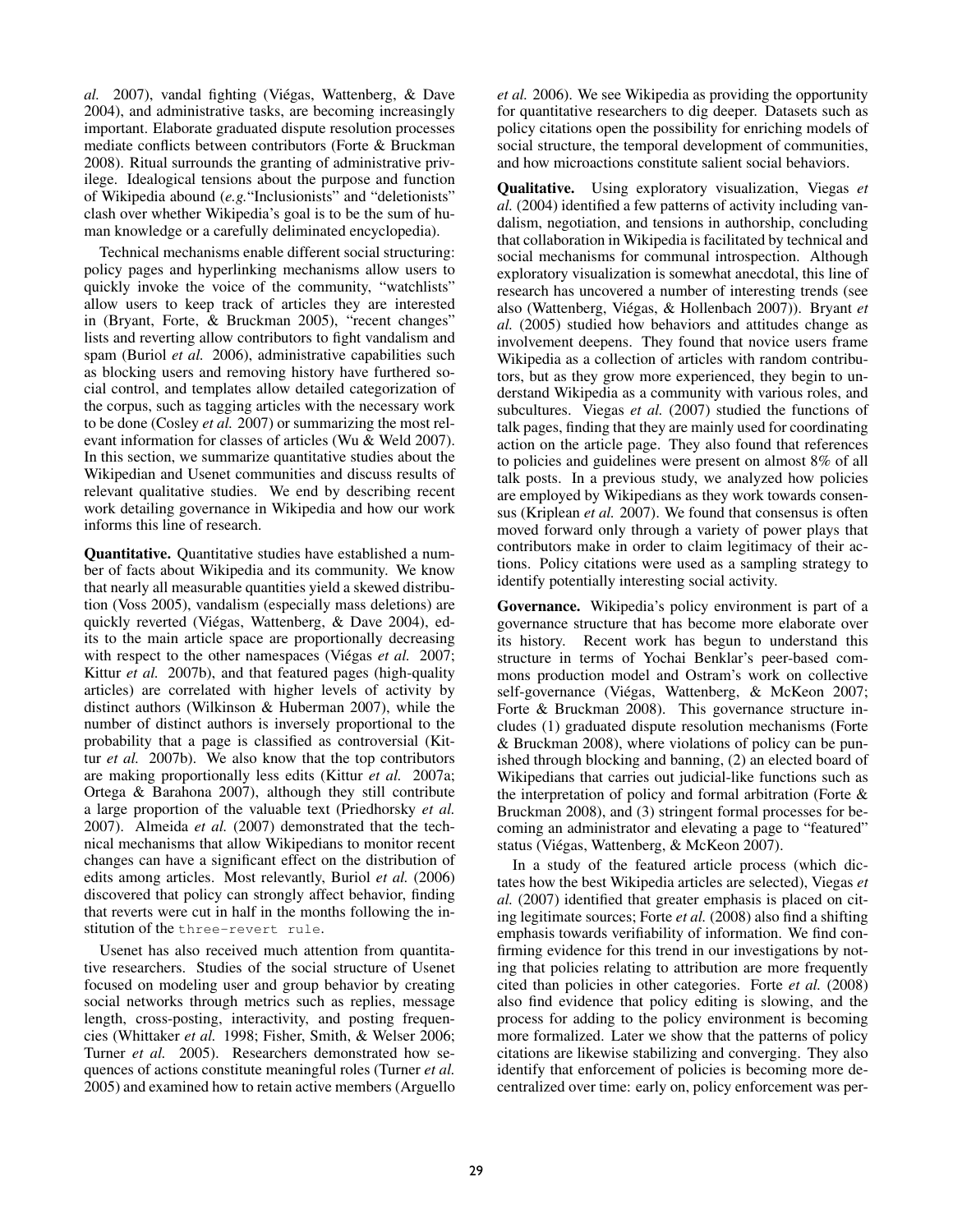

Figure 3: High-level time series trends.

formed by the co-founder, later this responsibility shifted to an elected board of Wikipedians; recently, the task of punishing deviance has been taken up by administrators. Our investigations support this trend.

Our approach differs significantly in emphasis from these interview-based studies that focus on the formal aspects of Wikipedian governance. Policy citations are the everyday manifestation of the governance structure, the means by which individual contributors invoke the norms of the community. An invocation is not a formal process, although it may signal or threaten that a formal action may need to be taken. *We see policy citations as the micro-to-macro link between social norms and the self-governance structure.*

### Methodology

The Wikimedia foundation periodically publishes a dataset of all Wikipedia content, including the revision history of pages from all the namespaces. Metadata for each revision is included, containing the username of the editor and the timestamp of the revision. The data we present was derived from the November 4th, 2006 English Wikipedia dataset.

Because Wikipedians consider the talk pages to be their primary communication forum (Bryant, Forte, & Bruckman 2005) we focus on this namespace for our analysis. We mined all policy citations in the talk namespace, specifically all hyperlinks that lead to the main page of a policy, including redirects. For example, WP:NPOV redirects to Wikipedia:Neutral point of view. We also extracted a small set of keywords that unambiguously reference policy. These included clear text statements of "be bold" and "NPOV.<sup>2</sup>

### Investigations Into Policy Use

To begin exploring the relationship between the policy environment and collaboration in Wikipedia, we present highlevel time series metrics relevant to the enactment of policy in Figure  $3<sup>3</sup>$  A number of important trends are evident:

- The ratio of policy citations to talk edits is increasing, indicating that the enactment of policy is becoming increasingly common.
- The population of administrators is growing linearly, while the population of registered users is growing exponentially. Despite this trend, administrators are almost maintaining the same growth rate in policy citations as the population of registered users.
- Registered users have overtaken administrators in aggregate policy citations.<sup>4</sup> This extends the results of Forte *et al.* (2008) by suggesting that enforcement has diffused into the larger body of registered users.

These trends guide our investigation into the establishment and evolution of Wikipedia's social structure, as reflected by the enactment of policies. While we provide narrative accounts of what the measurements may say about the community, our real contribution is to *bracket* collaborative activity: to provide measurements that lend plausability to certain interpretations of social dynamics and cast doubt on others. We proffer five investigations of the relationship between the policy environment and Wikipedia practices:

Policy citations track community concerns. We examine the evolution and continuity of the policy environment at the level of individual policies. With respect to a few known external events, adoption patterns suggest that citation patterns reflect community concerns.

Policy citations indicate salient work dimensions. We code policies for the social activity that the policy signals. We find that citations examined at this aggregate level illustrate salient work dimensions.

<sup>2</sup>Edits performed by bots (software agents) are ignored. Archived pages are ignored, except in the cases where the history from the original page was moved to the archive. In this case, the archive and the original page are consolidated.

<sup>&</sup>lt;sup>3</sup>In our analysis, all time series are given at a week granularity. <sup>4</sup>This trend has also been observed for mainspace article ed-

its (Kittur *et al.* 2007a).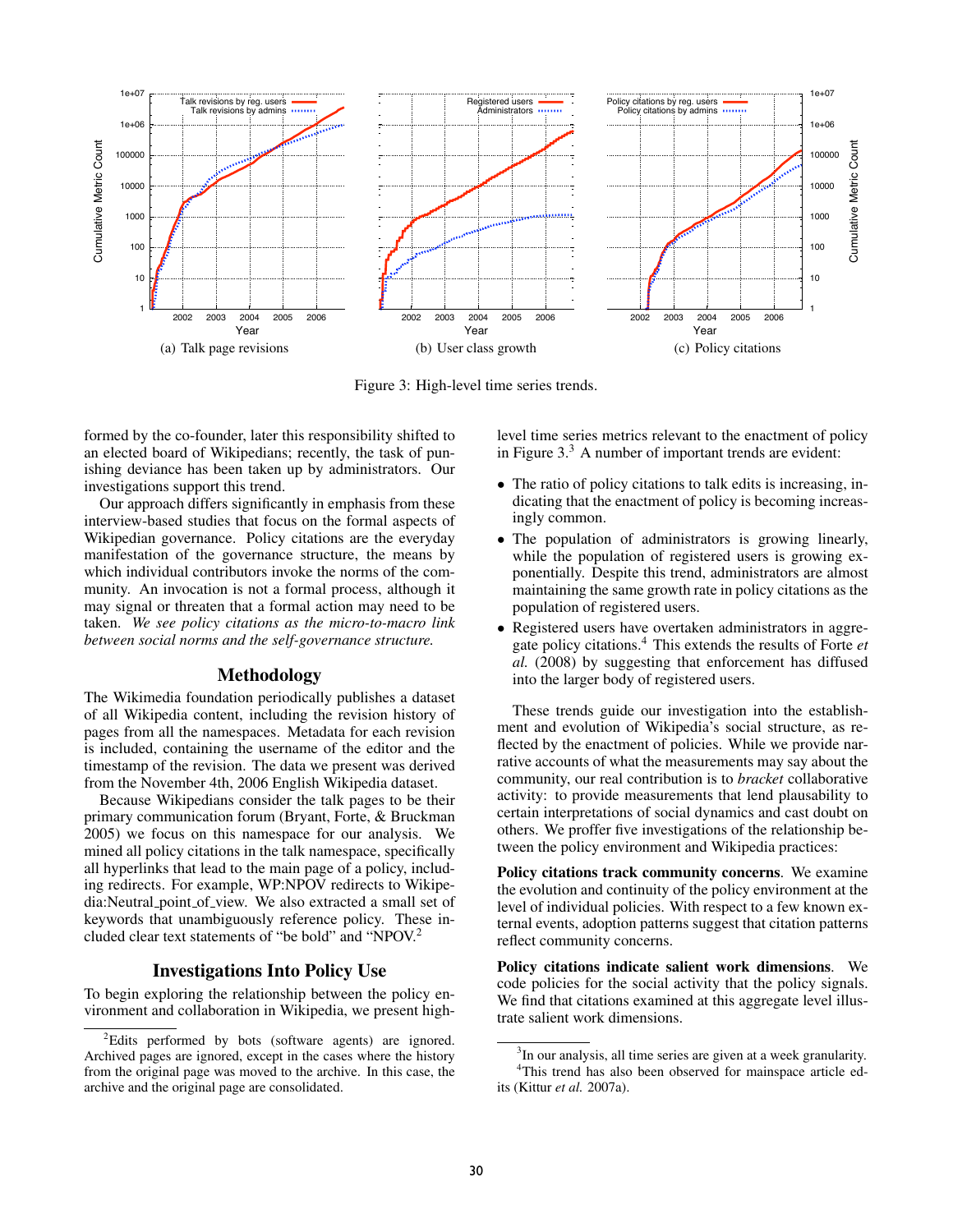

Figure 4: Each striation is a single policy. The width represents the fraction of cumulative policy citations. The 50 bottom striations are ordered from most cited policies in the last week of the dataset (bottom) to least cited (top). The top striation aggregates the remaining 142 policies.

Policy citation practices are converging. The community's use of policies is gradually stabilizing. This holds within and between user classes.

Policy citations can mark transformations in participation. Enacting policy is one indication of participation in self-governance. We find that policies are being enacted to a large extent by users new to the practice. New citers also tend to cite the most popular policies, revealing the efficacy of socialization mechanisms.

The practice of citing policies is becoming increasingly commonplace. We examine the relationship between the two methods of invoking a policy – policy citation and keyword reference. While keyword references have historically been the dominant method, policy citations have become prevalent. This supports our claim that policy citations, a simple feature to extract, are a reliable social indicator.

### Evolution of the policy environment

We characterize the development of the policy environment by first considering the relative distribution of policy citations amongst the individual policies over time. In Figure 4, each striation represents a single policy and the width represents the relative fraction of the cumulative policy citations. The figure demonstrates that the number of enacted policies is proliferating, yet there is continuity in their popularity. There is also consolidation in the most popular policies, with the top four accounting for 40% of all citations.<sup>5</sup>

The development of the policy environment is influenced by external events and responds to the needs of the community (Forte & Bruckman 2008). Both of these are evident in our trend data. First, we can see some policies



Figure 5: Each striation in this graph represents a single coded category. The width of the striation represents the fraction of cumulative policy citations for policies in the category. Striations are ordered from bottom to top according to their rank in the last week of the dataset.

"stick" because they manage to clarify key aspects of collaborative activity. The establishment and rapid growth of the No Original Research policy in early 2004 is indicative. The idea of "No Original Research" was first articulated in September 2003 through a newsgroup post by co-founder Jimmy Wales:

*If your viewpoint is held by an extremely small minority, then whether it's true or not, whether you can prove it or not, it doesn't belong in Wikipedia, except perhaps in some ancilliary article. Wikipedia is not the place for original research.*<sup>6</sup>

The concept resonated with the community, was codified and has grown to be the second most cited policy.

Wikipedia is not isolated from the rest of the world: institutional factors can affect policy enactment. For example, the establishment of the Biographies of Living Persons policy was largely in response to the controversy over John Seigenthaler Sr.'s article, when the media widely accused Wikipedia of harboring libelious information (Seigenthaler 2005). In Figure 4, we can see rapid adoption of this policy by the community in the aftermath.

#### Policy use reflects work patterns

Different policies speak to different principles of collaborative editing. In order to understand the relative importance of these principles, we categorized the policies by the type of social activity that a given policy citation may implicate. We employed a grounded approach (Strauss & Corbin 1990): first we read all the policy pages and developed a rough scheme. We then refined our categories and coded all the policies. Figure 6 gives our resulting codebook.

Figure 5 plots fractions of cumulative policy citations per code over time. It demonstrates a major shift in emphasis

<sup>5</sup>We suspect that an imitation mechanism facilitated by the hyperlink mechanism underlies the generation of these citation patterns, similar to tag adoption in collaborative tagging systems (Golder & Huberman 2006).

<sup>6</sup> http://lists.wikimedia.org/pipermail/wikien-l/2003- September/006715.html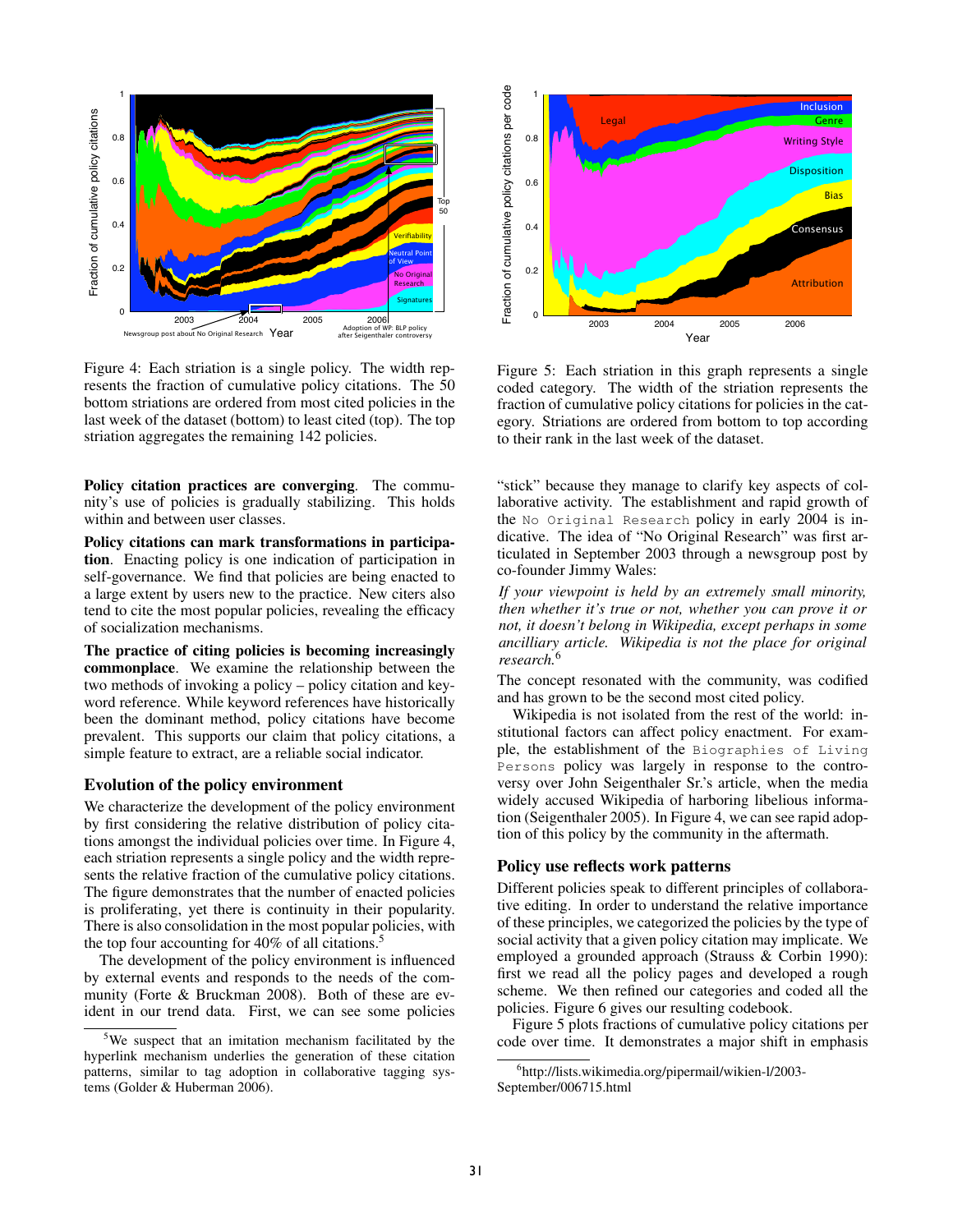| Code          | <b>Social Signal</b>                  | Example        |
|---------------|---------------------------------------|----------------|
| attribution   | citing references                     | RS             |
| consensus     | consensus-seeking process             | <b>OWN</b>     |
| bias          | neutrality of content or organization | <b>NPOV</b>    |
| disposition   | legitimacy of user actions or intent  | <b>CIVIL</b>   |
| writing style | low level style and organization      | <b>MOS</b>     |
| genre         | defines Wikipedia                     | <b>NOT</b>     |
| inclusion     | non-legal issues of including content | <b>NOTABLE</b> |
| legal         | legality of content or user actions   | LEGAL          |

Figure 6: Codebook for classifying policies.

towards attribution work – making sure that Wikipedia is a tertiary source of knowledge where facts are attributed to reliable sources. This indicates a change in concern regarding content quality (Viégas, Wattenberg, & McKeon 2007; Forte & Bruckman 2008), which may also be a response to an increasing amount of negative press about reliability. As policies are often mobilized in heated conflicts, the trend may also signal a shift in the discursive tactics used to control article content from arguments about the text to strategies that question the source of information. We also see an increasing prominence of policies that implicate the consensus process and user behavior, speaking to the importance of policy use in mediating mass participation (Kriplean *et al.* 2007). In sum, policy citations track global shifts in discursive and attribution work, suggesting that policies may be valuable as micro-level indicators of work activity.

An interesting work dimension not accounted for in our coding scheme are those policies which are primarily enacted by the community to make up for lack of technical support. This is most clear with the Signatures policy. This policy explains the importance of "signing" discussion posts with four tildes, which the wiki software automatically substitutes with the user's name and date of the post. Such a policy has arisen in the absence of proper technical support for discussions. Figure 4 shows that this policy has become the *most* cited policy in Wikipedia. The policy's prominence is due to the incorporation of the ability to automatically rewrite unsigned discussions to include a reference to the Signatures policy into a widely used tool called the "AutoWikiBrowser" (AWB). This genre of work touches on an interesting design point: to what extent should enforcement of policy be encoded into the software? The need for the Signatures policy may be easily eliminated if the software were to automatically include a user's signature when the edit occurred as part of a discussions. A more difficult case is the Three-Revert Rule. Although it would be ammenable to technical enforcement, there are numerous cases where such strictness would be disruptive.

#### Stabilization of the policy environment

Over time, we might expect the enactment of the policy environment to stabilize, reflecting increasing diffusion of norms within the community. To study stability, we employ a measure of similarity that compares distributions of policies. We define a *policy vector* as a tuple of policy citation counts, with each tuple element corresponding to one policy. For example, if the policy environment had three policies, a policy vector may be {NPOV:4,RS:3,NOR:5}, where the Neutral



Figure 7: The convergence of policy vector similarities in a half-year moving window shows that the relative proportions of aggregate number of policy citations are stabilizing across Wikipedia. The lower outlier is due to an admin who posted an advertisement of the Verifiability policy across many talk pages to encourage its adoption. Another set of outliers is due to a wide adoption of AWB, a software tool for automating simple editing tasks.

point of view policy had four citations. The vector may represent the distribution of policy citations by registered users, or characterize the citations made on a single page. To compare two policy vectors  $v_1$  and  $v_2$ , we define their *similarity* as  $\frac{v_1 \times v_2}{\|v_1\| \times \|v_2\|}$ . This value is the angle between the two vectors in multi-dimensional policy space.<sup>7</sup> A value of 0 indicates that the two policy vectors are orthogonal (different), and a 1 indicates that the two vectors are linearly dependent (similar). Our similarity measures are in the interval [0,1] because citations are non-negative. Note that this similarity analysis disregards the magnitude of policy citations; it compares the *ratios* of the magnitudes of policy citations.

We use similarity measures to compare the policy environment at different points in time. Figure 7 plots the mean and the standard deviation of a time-varying set of similarities. For each week, a set of similarities is calculated. The set contains the similarity values between that week's policy vector and each of the policy vectors for the 26 previous weeks. Figure 7 shows that although the policy environment is expanding in policy quantity, as well as unique policy citers, it exhibits increasing stability.

Earlier we pointed out that admins cite more policy per user than registered users. But do these groups differ in the relative proportions of the types of policies they cite? Figure 8 plots the similarity between policy vectors for admin and registered users (*cross-group* stability). The figure also plots the similarity of policy vectors 4 weeks apart within each of the two user groups (*intra-group* stability). All measures of stability are converging to the *same policy vector*. 8

 $7$ Taking the cosine of this angle would give us the more traditional cosine similarity metric.

<sup>8</sup>Examining similarity of policies employed by users partici-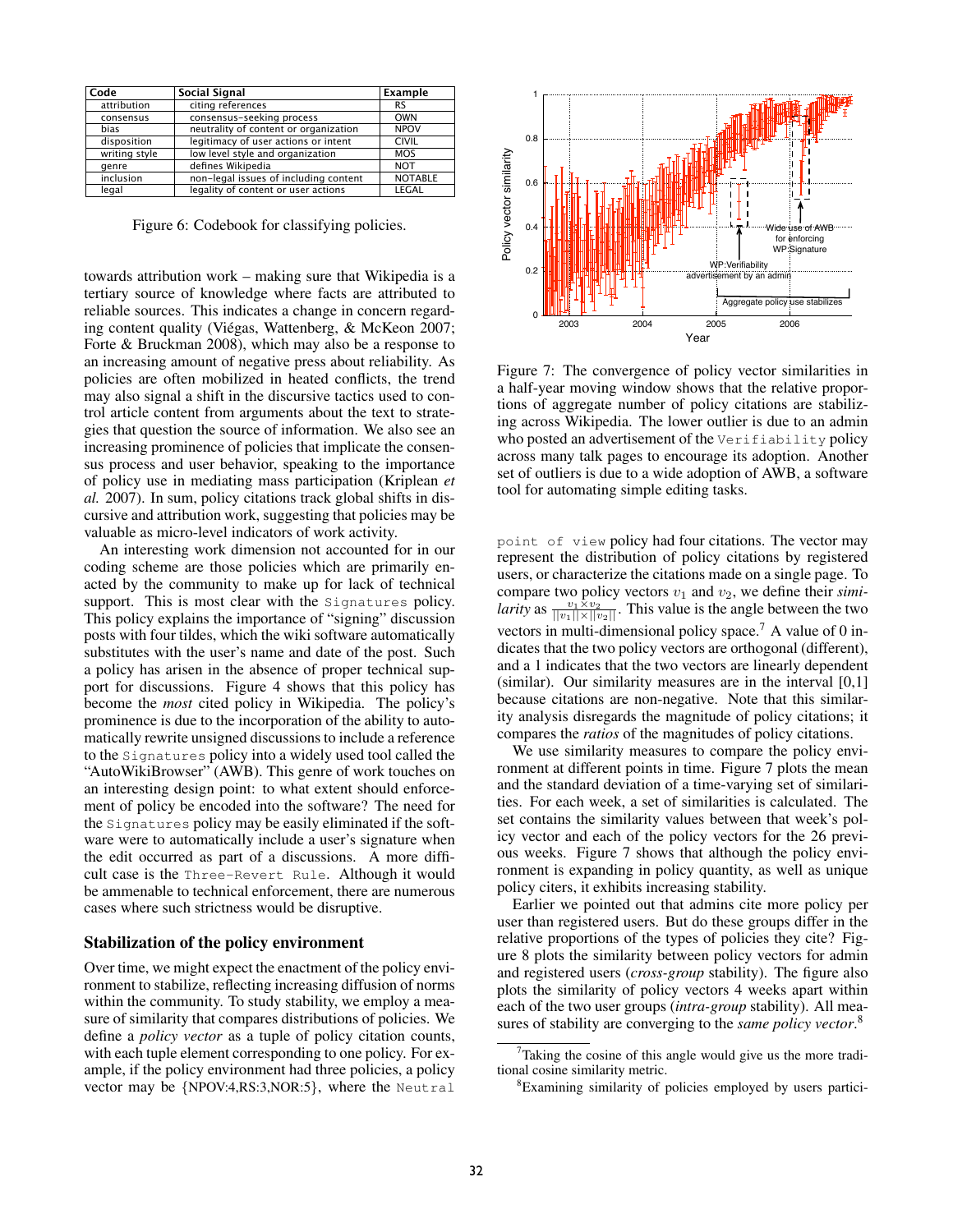

Figure 8: Policy vector similarities for admin and registered users are converging to 1, indicating that the two user groups are becoming similar in their policy citations. The convergence of similarities of policy vectors 4 weeks apart within each population indicates stability within user classes.

#### Policy use by veterans and first-time citers

Citing policy is a simple mechanism by which anyone can participate in Wikipedia's governance structure. Here we examine how policy citations are distributed amongst contributors who have cited policy before (*veterans*) and those who have not. Figure 9 indicates that participation is inclusionary. It shows that in every week over 10% of the citers are first-timers.<sup>9</sup> This may provide evidence of the accessibility of the policy environment by showing that policy citations are not exclusively made by veteran users. We think that the ease of hyperlinking to policy and the importance of socializing new users via the policy environment explains the prominence of users who have never cited policy.

We also compare the population of veteran policy citers and first-time citers via the types of policies that they cite. Figure 10 shows that users who cite policy for the first time on average begin with a top 5 policy in about 45% of the cases, matching the veteran citers. Comparable trends were observed when varying the top  $k$  policies. The similarity in fractions for first-time and veteran policy citers indicates a strong socialization of users in Wikipedia.<sup>10</sup> The dip in Figure 10 by the veteran citers may be due to the proliferation of policies, while the more recent stabilization of the policy environment is likely responsible for the later steady increase in consolidation for both user groups.



Figure 9: On average, unique users who cite policy for the first time account for over 10% of all unique users who cite a policy in a week. The high percentage indicates that participation in Wikipedia's governance structure is inclusionary.

### Policy references and communal vocabulary

Policy citations are not the only method of referencing policy – members may also reference policies in clear text (*keywords*) as part of a shared communal vocabulary.<sup>11</sup> We extracted common keyword references from talk pages for a few policies to characterize the enactment of the policy environment via keyword usage.<sup>12</sup> For each of these policies, we looked at the ratio of the hyperlinked policy citations to all references (citations + keyword references).

Figure 11 shows that policies are referenced by keyword more frequently than they are hyperlinked. We expected, however, that as policies migrate into the communal vocabulary the ratio would *decrease* over time. Instead, we see that linking to policy is becoming increasingly common. There are a couple explanations. First, hyperlinking to a policy is itself a norm that appears to be growing more prevalent. This indicates that the policy citation dataset is becoming more reflective of practice. Second, the Wikipedian population is exponentially growing and links are an easy shorthand socializing mechanism (Viégas *et al.* 2007). Interestingly, the figure shows that different policies have different temporal relationships in enactment style. For example, the oldest of the seven policies in the figure – the Neutral Point Of View Policy – is primarily referenced through keywords. The relatively recent Reliable Sources guideline, on the other hand, is hyperlinked in over 50% of total references.

# **Discussion**

Studying social practice quantitatively. Quantitative studies of Wikipedia have generally taken as their main unit

pating in different Wikiprojects would be interesting given Forte *et al.*'s (2008) finding that WikiProjects are starting to establish their own local content rules.

<sup>&</sup>lt;sup>9</sup>The curves for veteran and first-time policy citers are slowly diverging over time as the veteran user population comes to include users who have started citing policy regularly.

 $10$ Once again, this may signal an imitation mechanism at play, where new policy citers enact the citation patterns of veterans through observations of veterans.

 $11$ Our measures of policy citations are therefore a lower bound of policy references in discussions.

 $12$ We did not attempt to mine all possible keyword references. Consider the no original research policy that is typically referenced by the 'OR' keyword. Disambiguating the use of 'or' as a disjunctive from its use as a keyword reference is difficult.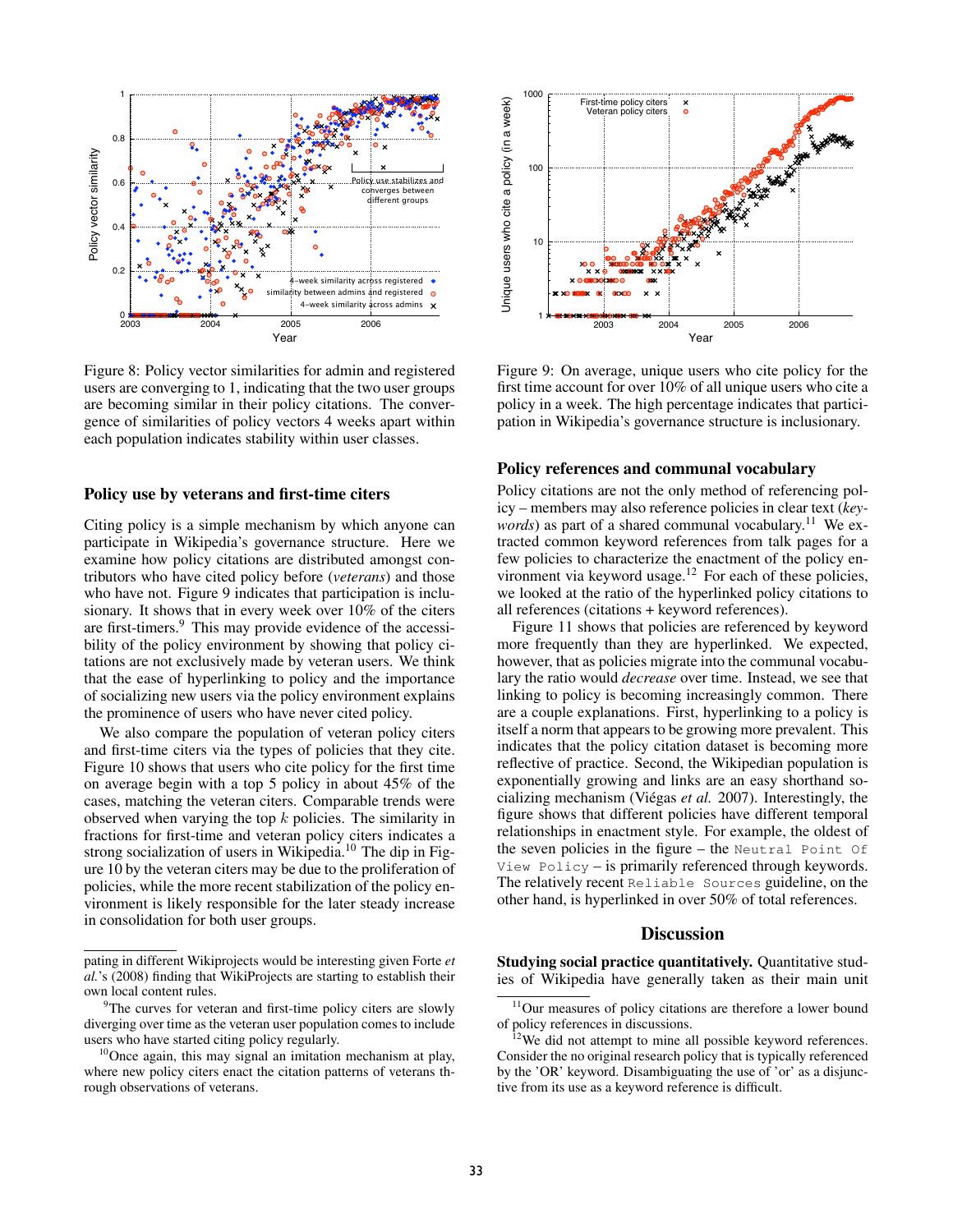

Figure 10: On average, users who cite a policy for the first time cite a top 5 policy in 45% of the cases, closely matching users who have previously cited a policy (veterans).

of analysis the edit to a page, text persistence, and/or reverts to pages. Undoubtedly, these metrics can be used to generate complex and interesting models. (*c.f.* Adler *et al.*'s (2007) reputation model). However, they are limited in their ability to bracket complex social behavior. Priedhorsky et al. (2007) recognized a similar issue in the "author-based" metrics typically used to study Wikipedia and instead advocate for "reader-based" data sources. Based on this idea, they synthesized page view data from a number of sources to create a model of the impact of an edit.

Page view data, however, is relevant primarily for modeling main article space. Metrics such as policy citations are more appropriate for studying the conditions of Wikipedia's production. We suggest that researchers might focus on mining semantically rich indicators of social activity such as page locking, requests for comments, user blocking, WikiProjects, userboxes, barnstars, and many others in order to better understand and extend the affordances of Wiki technology for supporting large-scale collaboration. For example, policy citations may be used as a work-aware indicator of editing hot-spots, providing a new source of data for conflict visualizers (Kittur *et al.* 2007b) and awareness mechanisms (Suh *et al.* 2008).

There are significant challenges for interpreting trends in these datasets. Temporal trends are particularly difficult, as the social practices that these datasets reflect are themselves evolving. Consider policy citations: it is difficult to understand the ramifications of a particular citation without first understanding the version of the policy environment that it references. Moreover, as demonstrated earlier, the practice of citing policy is itself being established; just because policy citations were rarer in 2005 than in 2006 does not necessarily mean that the policy environment was less important. We are interested in principled techniques that have been brought to bear on studying developing social practices.

Another challenge for studying social practice in Wikipedia is to correlate activity occurring in different social spaces. Discussions on the talk pages take place as the arti-



Figure 11: Policy citations and keyword references can both invoke a policy. In general, the ratio of policy citations to the total number of references to policy (citations and keyword references) is increasing over time. This indicates that linking to policy is becoming common place even though keyword references continue to dominate.

cle is edited, users often simultaneously leave messages on each other's user talk pages, conflicts are often escalated to forums dedicated to informal and formal dispute resolution, and groups of editors formed around WikiProjects initiate collective action. Techniques that can extract related activities across these spaces could serve to elucidate higher level collaborative patterns. Such models may facilitate tools that help Wikipedians navigate to events of interest and support Wikipedians as they react to these events.

Design of online communities. The policy environment – user editable, reflective of practice, and easily citable – is an integral mechanism for maintaining quality and organization in Wikipedia. We believe that in the future we will see other participatory communities collaborating in high-stakes domains that may benefit from such mechanisms (*e.g.*public deliberation (Borning *et al.* 2008)). Our study gives evidence that providing a means for a community to express shared strategies of action, codes of conduct, and content norms is a powerful and inclusionary way to enable self-governance, following from early work in CSCW that highlights the necessity of social spaces for articulation work (Schmidt & Bannon 1992).

As the product of many years of large-scale effort, the policy environment captures experiential knowledge about consensus-based collective action. A potentially fruitful area for future investigation is the transplantability of the policy environment itself: to what extent and under what conditions can new collaborative endeavors be seeded with Wikipedian policies?

# **Conclusion**

Our research motivates the use of policy citations to study the establishment of practice in Wikipedia. We took the view that we can learn about the relative importance of differ